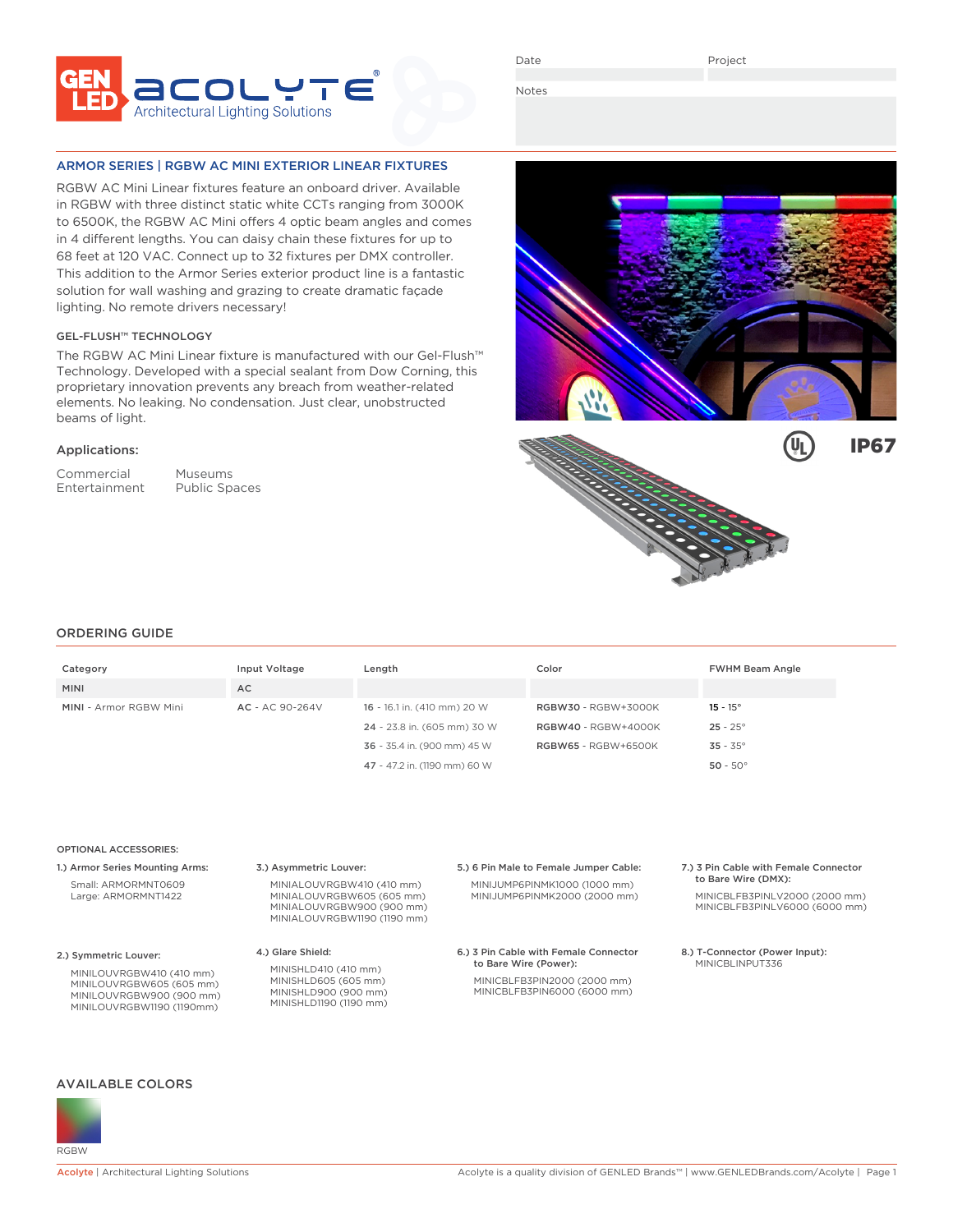

# SPECIFICATIONS / DIMENSIONS / LUMEN DATA

| <b>Operating Voltage</b>     |                                                                                                                                                                                            |                |             | AC 90-264V                                                                                                                                                                                                                   |      |       |                 |                |                                                         |             |                 |                                                    |         |                                    |              |                 |                                                    |               |            |      |
|------------------------------|--------------------------------------------------------------------------------------------------------------------------------------------------------------------------------------------|----------------|-------------|------------------------------------------------------------------------------------------------------------------------------------------------------------------------------------------------------------------------------|------|-------|-----------------|----------------|---------------------------------------------------------|-------------|-----------------|----------------------------------------------------|---------|------------------------------------|--------------|-----------------|----------------------------------------------------|---------------|------------|------|
| Length                       |                                                                                                                                                                                            | 16.1" / 410 mm |             |                                                                                                                                                                                                                              |      |       |                 | 23.8" / 605 mm |                                                         |             |                 | 35.4" / 900 mm                                     |         |                                    |              | 47.2" / 1190 mm |                                                    |               |            |      |
| <b>Power Consumption</b>     |                                                                                                                                                                                            | 20 W           |             |                                                                                                                                                                                                                              |      |       |                 |                | 30 W                                                    |             |                 | 45 W                                               |         |                                    |              | 60 W            |                                                    |               |            |      |
| <b>LEDs per Fixture</b>      |                                                                                                                                                                                            |                |             | 10 LEDs<br>15 LEDs                                                                                                                                                                                                           |      |       |                 |                |                                                         |             |                 |                                                    | 24 LEDs |                                    |              |                 | 30 LEDs                                            |               |            |      |
| Color / Temperature          |                                                                                                                                                                                            |                |             |                                                                                                                                                                                                                              |      |       |                 |                |                                                         |             |                 |                                                    |         | RGBW+3000K, RGBW+4000K, RGBW+6500K |              |                 |                                                    |               |            |      |
| <b>LED Beam Angle</b>        |                                                                                                                                                                                            |                |             | 15°, 25°, 35°, 50°                                                                                                                                                                                                           |      |       |                 |                |                                                         |             |                 |                                                    |         |                                    |              |                 |                                                    |               |            |      |
| Max Daisy Chained Power      |                                                                                                                                                                                            |                |             | 32 fixtures @ 120 VAC<br>30 fixtures @ 120 VAC<br>32 fixtures @ 220-240 VAC<br>32 fixtures @ 220-240 VAC                                                                                                                     |      |       |                 |                |                                                         |             |                 | 22 fixtures @ 120 VAC<br>30 fixtures @ 220-240 VAC |         |                                    |              |                 | 17 fixtures @ 120 VAC<br>24 fixtures @ 220-240 VAC |               |            |      |
| Control System               |                                                                                                                                                                                            |                |             | <b>DMX</b>                                                                                                                                                                                                                   |      |       |                 |                |                                                         |             |                 |                                                    |         |                                    |              |                 |                                                    |               |            |      |
| LED Binning (SDCM)           |                                                                                                                                                                                            |                |             |                                                                                                                                                                                                                              |      |       |                 |                |                                                         |             |                 | 3-Step MacAdam ellipse (White Channel Only)        |         |                                    |              |                 |                                                    |               |            |      |
| <b>Ambient Temperature</b>   |                                                                                                                                                                                            |                |             |                                                                                                                                                                                                                              |      |       |                 |                |                                                         |             |                 | -40° F to 122° F (-40° C to 50° C)                 |         |                                    |              |                 |                                                    |               |            |      |
| Housing / Lens Materials     |                                                                                                                                                                                            |                |             | Housing: Extruded Aluminium / Lens: Clear UV Protected PMMA<br>Cover: Tempered Glass<br>End Caps: Extruded Aluminium / Brackets: Extruded Aluminium<br>Housing, bracket, end cap material - 6063 high density aluminum alloy |      |       |                 |                |                                                         |             |                 |                                                    |         |                                    |              |                 |                                                    |               |            |      |
| Connector                    |                                                                                                                                                                                            |                |             |                                                                                                                                                                                                                              |      |       |                 |                | 6 Pin Combined Power and DMX. 16 AWG Power / 22 AWG DMX |             |                 |                                                    |         |                                    |              |                 |                                                    |               |            |      |
| Cable Length                 |                                                                                                                                                                                            |                |             |                                                                                                                                                                                                                              |      |       |                 |                |                                                         |             | 11.81" / 300 mm |                                                    |         |                                    |              |                 |                                                    |               |            |      |
| <b>Protection Rating</b>     |                                                                                                                                                                                            |                |             |                                                                                                                                                                                                                              |      |       |                 |                |                                                         | <b>IP67</b> |                 |                                                    |         |                                    |              |                 |                                                    |               |            |      |
| <b>Mounting Options</b>      | Large Tiltable Stand (180° adjustable), Mounting Arms (available in 2 different sizes)                                                                                                     |                |             |                                                                                                                                                                                                                              |      |       |                 |                |                                                         |             |                 |                                                    |         |                                    |              |                 |                                                    |               |            |      |
| <b>Impact Rating</b>         |                                                                                                                                                                                            |                |             |                                                                                                                                                                                                                              |      |       |                 | IK08           |                                                         |             |                 |                                                    |         |                                    |              |                 |                                                    |               |            |      |
| Lamp Life                    |                                                                                                                                                                                            |                |             |                                                                                                                                                                                                                              |      |       |                 |                | 50,000 hours                                            |             |                 |                                                    |         |                                    |              |                 |                                                    |               |            |      |
| Certifications               | Luminaires - UL 1598, 3rd Ed., issued September 17, 2008, Rev. October 17, 2012 /<br>Luminaires - CSA C22.2 No.250.0-08, 3rd Ed., issued September 17, 2008, Rev. October 17, 2012 (R2013) |                |             |                                                                                                                                                                                                                              |      |       |                 |                |                                                         |             |                 |                                                    |         |                                    |              |                 |                                                    |               |            |      |
|                              | <b>Fixture Color Finish</b>                                                                                                                                                                |                |             |                                                                                                                                                                                                                              |      |       | Anodized Silver |                |                                                         |             |                 |                                                    |         |                                    |              |                 |                                                    |               |            |      |
|                              |                                                                                                                                                                                            |                |             |                                                                                                                                                                                                                              |      |       |                 |                | LIGHT OUTPUT FOR 16.1" / 410 MM                         |             |                 |                                                    |         |                                    |              |                 |                                                    |               |            |      |
| <b>Beam Angles</b>           | 15°                                                                                                                                                                                        |                |             |                                                                                                                                                                                                                              |      | 25°   |                 |                |                                                         |             |                 | $35^\circ$                                         |         |                                    |              |                 | 50°                                                |               |            |      |
| Color / Temp.                | Red                                                                                                                                                                                        | Green          | Blue        | White                                                                                                                                                                                                                        | AII  | Red   | Green           | Blue           | White                                                   | AII         | Red             | Green                                              | Blue    | White                              | AII          | Red             | Green                                              | Blue          | White      | All  |
| Lumen / Foot                 | 33                                                                                                                                                                                         | 43             | 12          | 40                                                                                                                                                                                                                           | 42   | 32    | 42              | 12             | 39                                                      | 41          | 32              | 41                                                 | 10      | 339                                | 34           | 28              | 41                                                 | $\mathcal{G}$ | 37         | 33   |
| <b>Total Lumens</b>          | 174.9                                                                                                                                                                                      | 286.8          | 80          | 266.8                                                                                                                                                                                                                        | 840  | 169.6 | 280.1           | 80             | 260.1                                                   | 820         | 169.6           | 273.5                                              | 66.7    | 2261.1                             | 680          | 148.4           | 273.5                                              | 60            | 246.8      | 660  |
|                              |                                                                                                                                                                                            |                |             |                                                                                                                                                                                                                              |      |       |                 |                | LIGHT OUTPUT FOR 23.8" / 605 MM                         |             |                 |                                                    |         |                                    |              |                 |                                                    |               |            |      |
| Beam Angles<br>Color / Temp. |                                                                                                                                                                                            | Red Green      | 15°<br>Blue | White All                                                                                                                                                                                                                    |      |       | Red Green       | 25°            | Blue White All Red Green                                |             |                 |                                                    | 35°     | Blue White All Red Green           |              |                 |                                                    | 50°           | Blue White | A    |
| Lumen / Foot                 | 33                                                                                                                                                                                         | 43             | 12          | 40                                                                                                                                                                                                                           | 42   | 32    | 42              | 12             | 39                                                      | 41          | 32              | 41                                                 | 10      | 339                                | 34           | 28              | 41                                                 | $\mathcal G$  | 37         | 33   |
| <b>Total Lumens</b>          | 263                                                                                                                                                                                        | 441            | 121         | 403                                                                                                                                                                                                                          | 1324 | 251   | 432             | 119            | 398                                                     | 1293        | 253             | 432                                                | 97      | 384                                | 1074         | 214             | 416                                                | 92            | 378        | 1041 |
|                              | LIGHT OUTPUT FOR 35.4" / 900 MM                                                                                                                                                            |                |             |                                                                                                                                                                                                                              |      |       |                 |                |                                                         |             |                 |                                                    |         |                                    |              |                 |                                                    |               |            |      |
| <b>Beam Angles</b>           |                                                                                                                                                                                            | 15°<br>25°     |             |                                                                                                                                                                                                                              |      |       | 50°<br>35°      |                |                                                         |             |                 |                                                    |         |                                    |              |                 |                                                    |               |            |      |
| Color / Temp.                | Red                                                                                                                                                                                        | Green          | Blue        | White                                                                                                                                                                                                                        | AII  | Red   | Green           | Blue           | White                                                   | All         | Red             | Green                                              | Blue    | White                              | A            | Red             | Green                                              | Blue          | White      | A    |
| Lumen / Foot                 | 33                                                                                                                                                                                         | 43             | 12          | 40                                                                                                                                                                                                                           | 42   | 32    | 42              | 12             | 39                                                      | 41          | 32              | 41                                                 | 10      | 339                                | 34           | 28              | 41                                                 | $\mathcal G$  | 37         | 33   |
| <b>Total Lumens</b>          | 422.4                                                                                                                                                                                      | 688            | 192         | 640                                                                                                                                                                                                                          | 2016 | 409.6 | 672             | 192            | 624                                                     | 1968        | 409.6           | 656                                                | 160     | 624                                | 1632         | 35834           | 656                                                | 144           | 592        | 1584 |
|                              |                                                                                                                                                                                            |                |             |                                                                                                                                                                                                                              |      |       |                 |                | LIGHT OUTPUT FOR 47.2" / 1190 MM                        |             |                 |                                                    |         |                                    |              |                 |                                                    |               |            |      |
| <b>Beam Angles</b>           |                                                                                                                                                                                            |                | 25°<br>15°  |                                                                                                                                                                                                                              |      |       |                 |                |                                                         |             | $35^\circ$      |                                                    |         |                                    | $50^{\circ}$ |                 |                                                    |               |            |      |
| Color / Temp.                | Red                                                                                                                                                                                        | Green          | Blue        | White                                                                                                                                                                                                                        | A    | Red   | Green           | Blue           | White                                                   | All         | Red             | Green                                              | Blue    | White                              | A            | Red             | Green                                              | Blue          | White      | All  |
| Lumen / Foot                 | 33                                                                                                                                                                                         | 43             | 12          | 40                                                                                                                                                                                                                           | 42   | 32    | 42              | 12             | 39                                                      | 41          | 32              | 41                                                 | 10      | 339                                | 34           | 28              | 41                                                 | $\mathcal{G}$ | 37         | 33   |
| <b>Total Lumens</b>          | 528                                                                                                                                                                                        | 860            | 240         | 800                                                                                                                                                                                                                          | 2520 | 512   | 840             | 240            | 780                                                     | 2460        | 512             | 820                                                | 200     | 780                                | 2040         | 448             | 820                                                | 180           | 740        | 1980 |

Acolyte does not warrant or represent that the information is free from errors or omission. The information may change without notice and Acolyte is not in any way liable for the accuracy of any information printed and stored or in any way interpreted or used.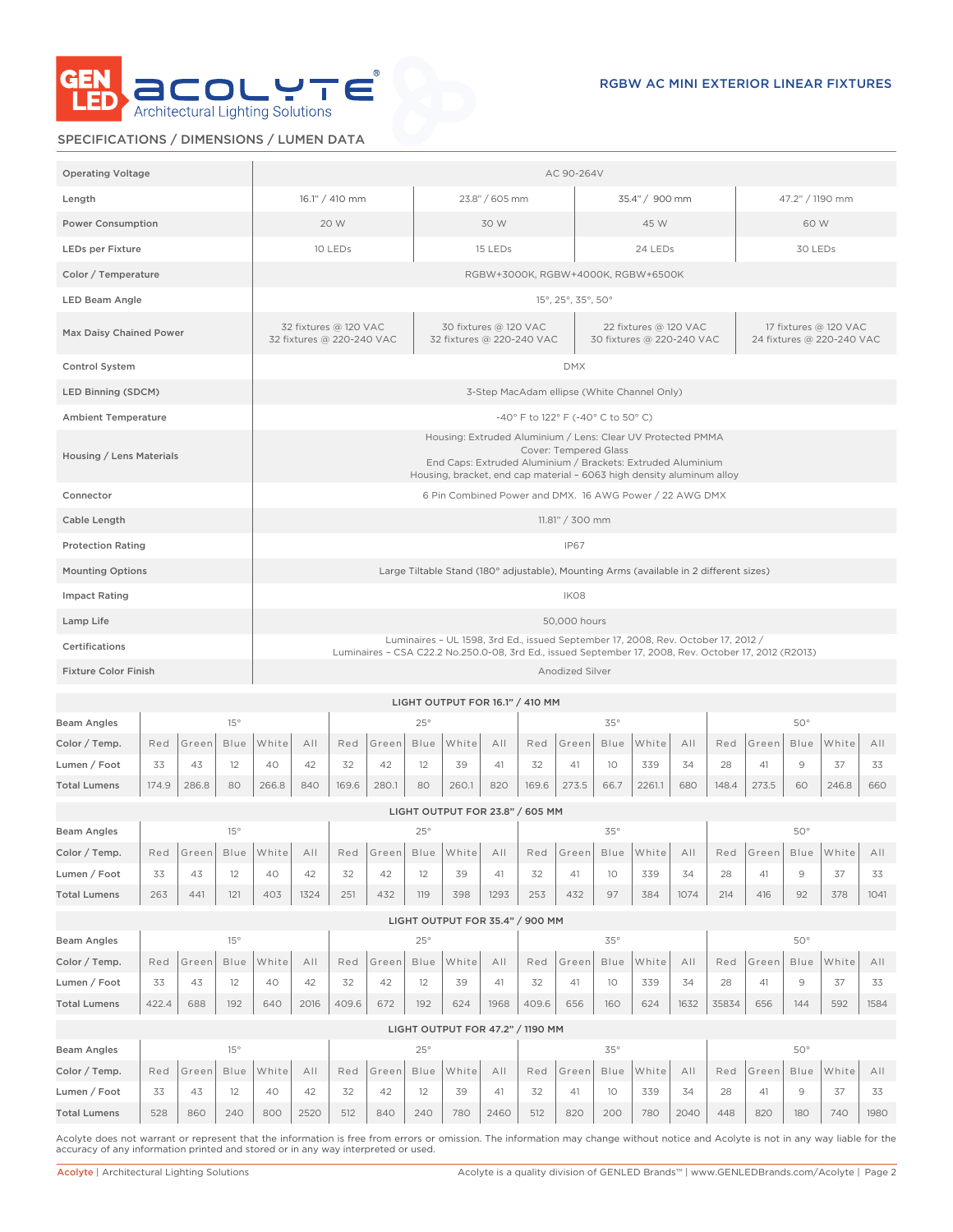

# DIMENSIONS / ACCESSORIES



#### Mounting Arms

Small Mounting Arm Part Number: ARMORMNT0609 Large Mounting Arm Part Number: ARMORMNT1422



Armor Series Mounting Arm Adjustable mounts (in 3 sizes) help set desired angle and distance from lighting surface



Max Mounting Arm Length Small Mounting Arm: 10" (254 mm) Large Mounting Arm: 23" (585 mm)

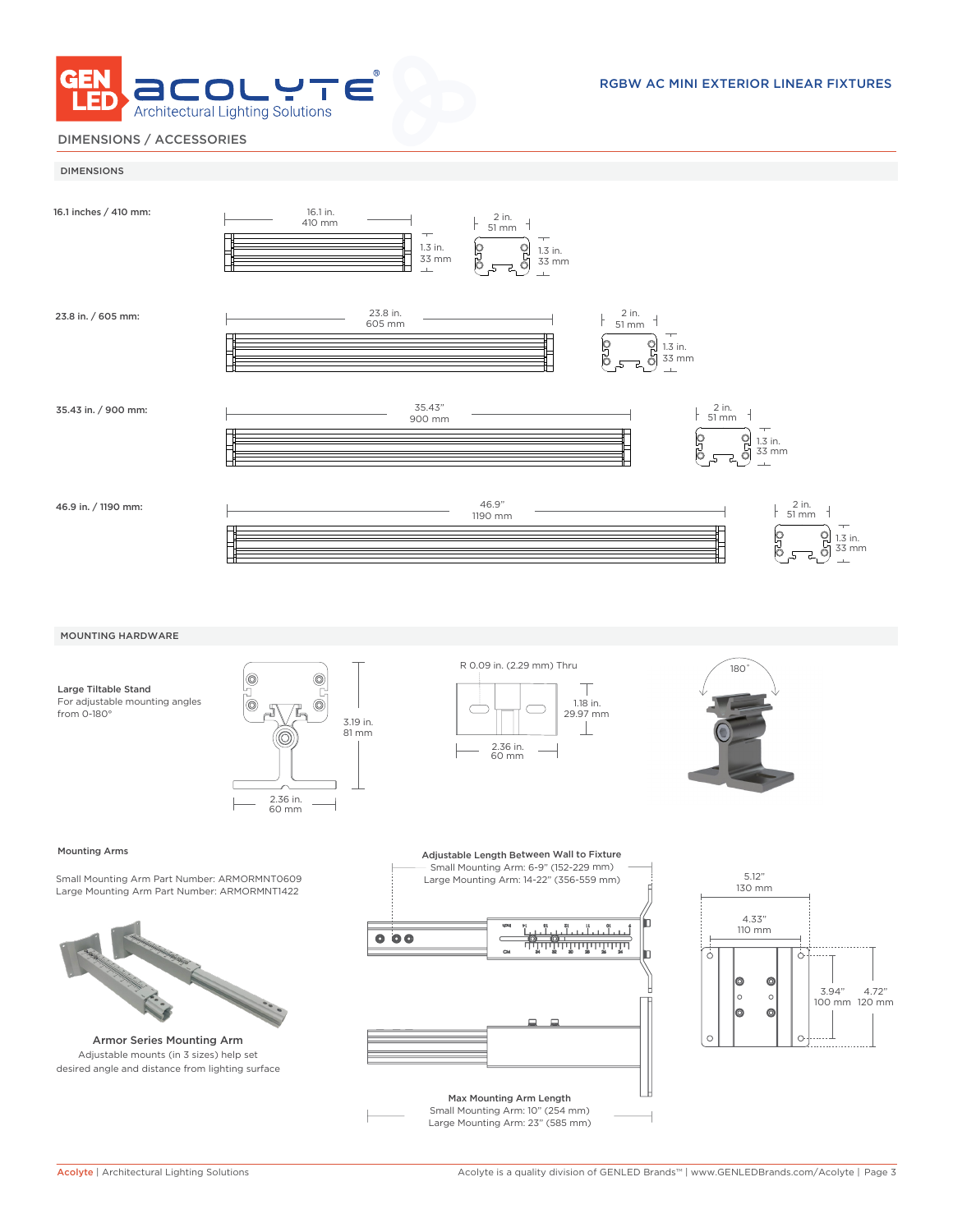

# RGBW AC MINI EXTERIOR LINEAR FIXTURES

# ACCESSORIES